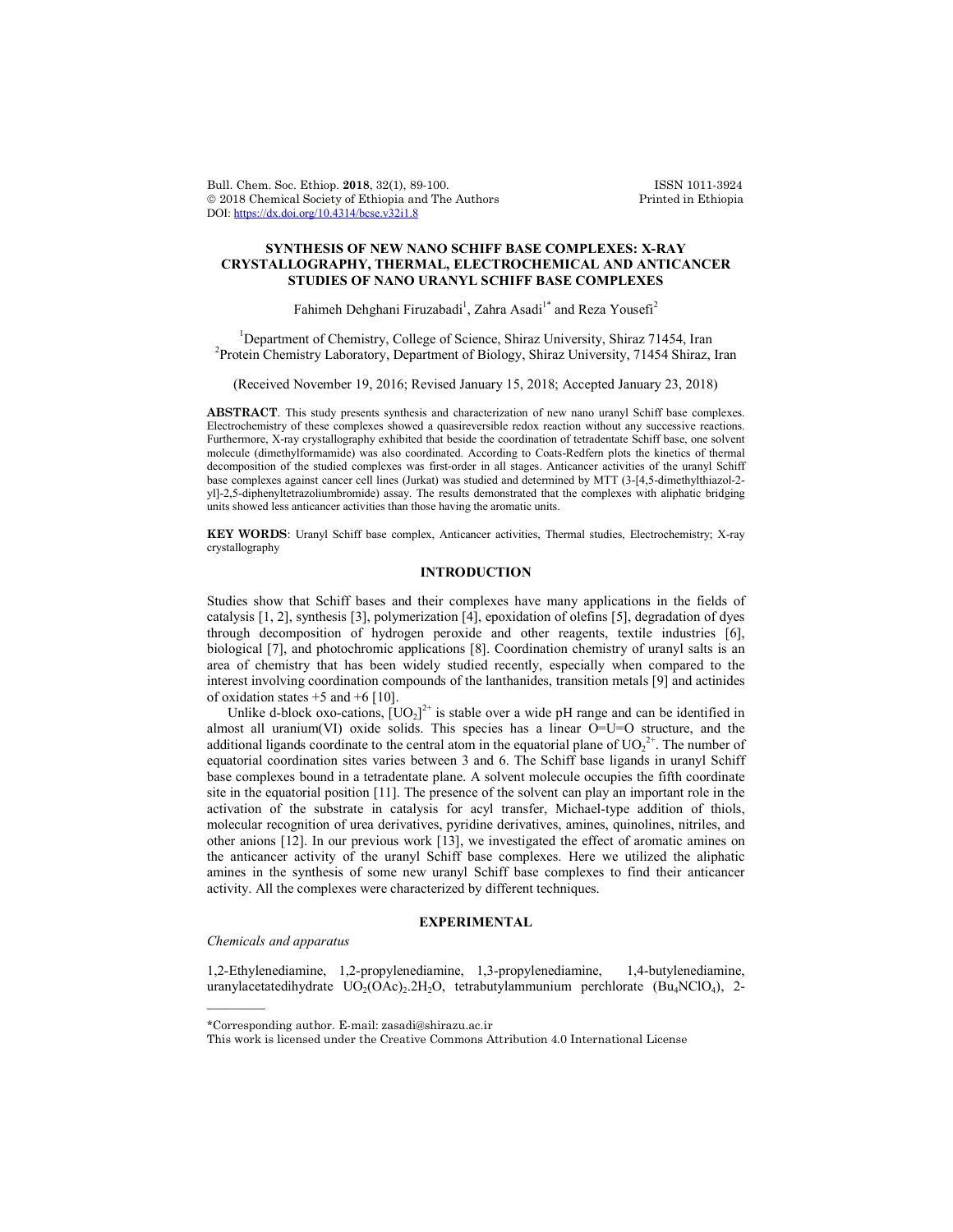hydroxy-1-naphthaldehyde, methanol, chloroform (CHCl3), dimethylformamide (DMF), acetonitrile  $(CH_3CN)$ , DMSO-d<sub>6</sub>, potassium bromide (KBr) and CDCl<sub>3</sub> were purchased commercially and used without further purification.

The electronic absorption spectra were recorded using a Perkin-Elmer Lambda 2 spectrophotometer. FT-IR spectra were recorded by Shimadzu FTIR–8300 infrared spectrophotometer. The <sup>1</sup>H NMR spectra were recorded on a Bruker Avance DPX-250 spectrometer in DMSO−d<sub>6</sub> solvent using TMS as an internal standard at 250 MHz. Elemental microanalyses were obtained using a CHN Thermo-Finnigan Flash EA1112. BUCHI 535 instrument was used to obtain the melting point of the compounds. Thermal gravimetric analyses were recorded on Perkin-Elmer Pyris Diamond model. Electrochemical studies were obtained by using Auto lab 302N. A three-electrode system was utilized, i.e., a glassy carbon working electrode, a reference electrode (Ag/Ag<sup>+</sup> in TBAP/acetonitrile solution), and a Pt auxiliary electrode. The measurements of  $CV$  for  $CH<sub>3</sub>CN$  solution containing uranyl complexes  $(1 \text{ mM})$  and TBAP  $(0.10 \text{ M})$  were carried out in the potential range from 0.2 V to  $-1.4$  V. Tetrabutylammonium perchlorate (TBAP) was used as supporting electrolyte.

Incubator and ELISA reader (Bio-Tek's ELx808, USA) were used for anticancer studies. Transmission electron microscopy (TEM) images were obtained on a Zeiss EM10C transmission electron microscope using ACC voltage of 60 kV. The X-ray diffraction measurements were made on a STOE IPDS 2T diffractometer with graphite monochromated Mo- $K_{\alpha}$  radiation.

### *Synthesis of the ligands*

All the tetradentate Schiff base ligands were prepared by condensation of diamines (1 mmol) and 2-hydroxy-1-naphthaldehyde (2 mmol) in methanol (25 mL). The mixture was refluxed for about 5 h. The products were washed with methanol and diethyl ether. All the Schiff base ligands were dried at 50 ºC under vacuum (Figure 1).



Figure 1. Structural representation of the Schiff base ligands.

*H2L1: N,N'-bis(naphthalidene)-1,2-ethylenediamine*. Yield: 66%, color: yellow, m.p. >250 C, anal. found (calc.): C<sub>24</sub>H<sub>20</sub>N<sub>2</sub>O<sub>2</sub> (368.43): C, 78.64 (78.24); H, 5.47 (5.47); N, 8.02 (7.60). IR (KBr, cm<sup>-1</sup>): 3469 ( $v_{O-H}$ ), 2953-3042 ( $v_{C-H}$ ), 1637 ( $v_{C=N}$ ), 1540 ( $v_{C-C}$ ), <sup>1</sup>H NMR: Schiff base was not soluble in DMSO or CDCl<sub>3</sub>. UV-Vis (acetonitrile):  $\lambda_{\text{max}}$  (nm), ε (M<sup>-1</sup>cm<sup>-1</sup>) = 261 (15608), 269 (sh), 305 (11054), 400 (8629), 424 (9209).

*H2L2: N,N'-bis(naphthalidene)-1,2-propylenediamine*. Yield: 78%, color: yellow, m.p. = 157- 159 °C, anal. found (calc.): C<sub>25</sub>H<sub>22</sub>N<sub>2</sub>O<sub>2</sub> (394.47): C, 79.49 (79.17); H, 5.71 (5.62); N, 7.51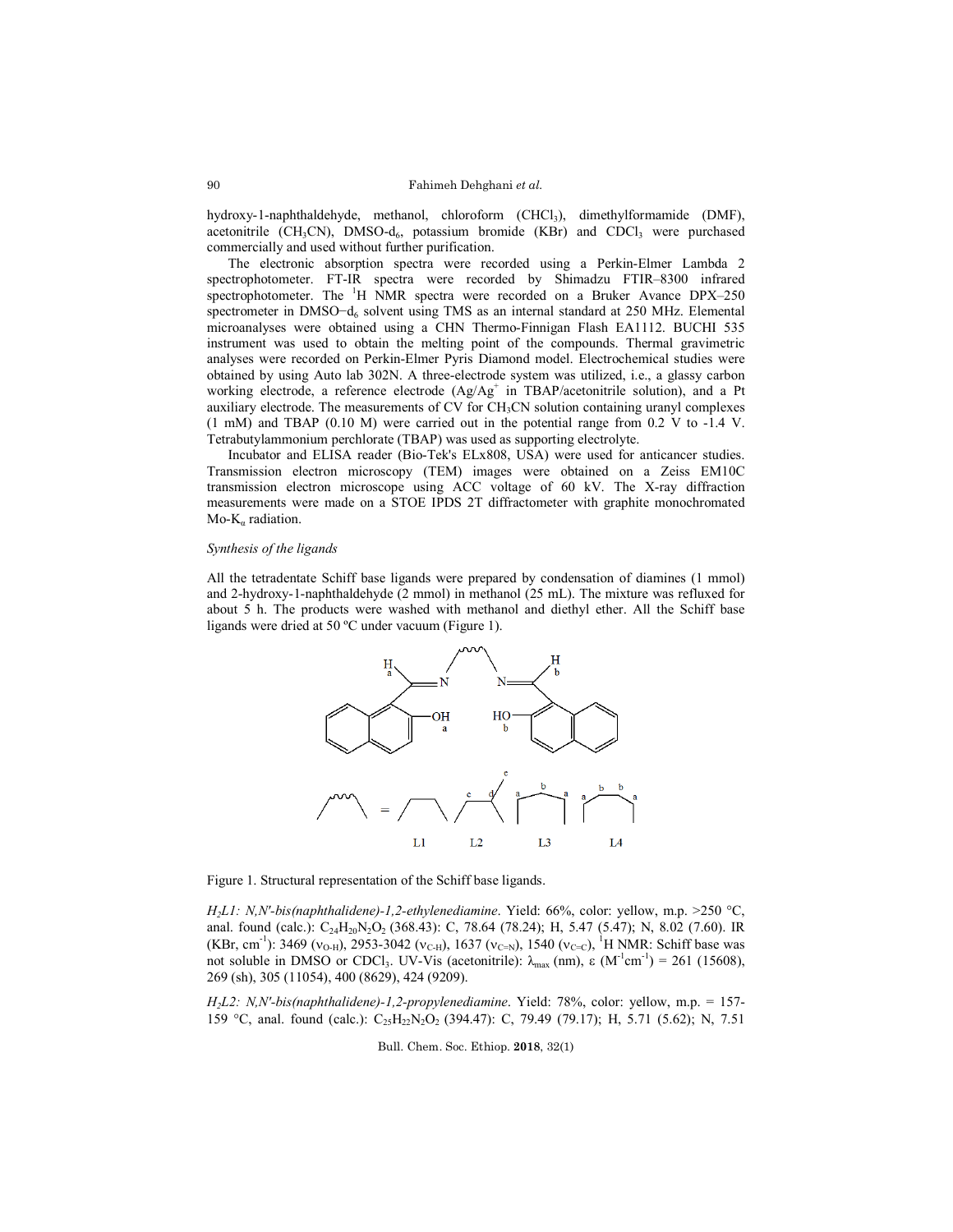(7.10). IR (KBr, cm<sup>-1</sup>): 3433 ( $v_{O-H}$ ), 2931-3031 ( $v_{C-H}$ ), 1620 ( $v_{C=N}$ ), 1542 ( $v_{C-C}$ ), <sup>1</sup>H NMR (250 MHz, DMSO-d<sub>6</sub>, room temperature):  $\delta$  (ppm) = 1.34-1.42 (d, 3H, CH<sub>3</sub><sup>e</sup>), 3.94 (m, 1H, CH<sup>d</sup>), 4.10 (d, 1H, CH<sub>2</sub><sup>c</sup>), 6.67-8.03 (m, 12H, ArH), 9.10 (d, 1H, H<sup>b</sup>C=N), 9.20 (d, 1H, H<sup>a</sup>C=N), 14.20 (s, 1H, OH<sup>b</sup>), 14.46 (s, 1H, OH<sup>a</sup>). UV-Vis. (acetonitrile):  $\lambda_{\text{max}}$  (nm),  $\varepsilon$  (M<sup>-1</sup>cm<sup>-1</sup>) = 310 (23034), 363 (10191), 406 (13193), 426 (12655).

*H2L3: N,N'-bis(naphthalidene)-1,3-propylenediamine*. Yield: 77%, color: yellow, m.p. = 209- 211 °C, anal. found (calc.):  $C_{25}H_{22}N_{2}O_{2}$  (382.46): C, 78.76 (78.51); H, 5.74 (5.80); N, 7.75 (7.32). IR (KBr, cm<sup>-1</sup>): 3446 ( $v_{O-H}$ ), 2941-3039 ( $v_{C-H}$ ), 1622 ( $v_{C=N}$ ), 1541 ( $v_{C=C}$ ), <sup>1</sup>H NMR (250 MHz, DMSO-d<sub>6</sub>, room temperature):  $\delta$  (ppm) = 2.06-2.21 (m, 2H, CH<sub>2</sub><sup>b</sup>), 3.74-3.76 (t, 4H, CH2 a ), 6.71-8.07 (m, 12H, ArH), 9.14 (s, 2H, HC=N), 14.17 (s, 2H, OH). UV-Vis (acetonitrile):  $\lambda_{\text{max}}$ (nm),  $\varepsilon$  (M<sup>-1</sup>cm<sup>-1</sup>) = 262 (sh), 270 (sh), 309 (19057), 410 (13682), 424 (14659).

*Synthesis of the nano uranyl Schiff base complexes*

The complexes were prepared by slow addition of uranyl acetate (0.40 mmol, 0.17 g), which was dissolved in about 50 mL of methanol, into a hot 50 mL methanolic solution of stirred H<sub>2</sub>L (0.38 mmol, 0.15 g). The addition of uranyl acetate was prolonged for about 24 h. The mixture was then refluxed for another 24 h. The precipitated solids were slowly cooled, filtered and washed with methanol and ether. TEM image showed nano-particles with sizes between 19-32 nm (Figure 2).



Figure 2. TEM image of nano-particles of  $[UO<sub>2</sub>(L2)(MeOH)]$ .

[ $UO_2(L1)(MeOH)$ ]. Yield: 60%, color: orange, m.p. >250 °C, anal. found (calc.):  $C_{25}H_{22}N_2O_5U$ (668.49): C, 45.34 (44.92); H, 3.10 (3.32); N, 4.18 (4.19). IR (KBr, cm<sup>-1</sup>): 3358 (v<sub>O-H</sub>) (MeOH), 2734-3051 (v<sub>C-H</sub>), 1619 (v<sub>C=N</sub>), 1540 (v<sub>C=C</sub>), 885 (v<sub>U=O</sub>), 644 (v<sub>U-N</sub>). <sup>1</sup>H NMR (250 MHz, DMSO-d<sub>6</sub>, room temperature): δ (ppm) = 3.14 (d, 3H, MeOH), 4.07 (q, 1H, MeOH), 4.74 (s, 4H, CH<sub>2</sub>), 7.24-8.37 (m, 12H, ArH), 10.33 (s, 2H, HC=N). UV-Vis (acetonitrile): λ<sub>max</sub> (nm), ε  $(M^{-1}cm^{-1})$  = 243 (69032), 355 (sh), 394 (sh), 315 (17609).

 $[UO_2(L2)(MeOH)]$ . Yield: 70%, color: red, m.p. >250 °C, anal. found (calc.): C<sub>26</sub>H<sub>24</sub>N<sub>2</sub>O<sub>5</sub>U (682.52): C, 46.19 (45.76); H, 3.53 (3.54); N, 4.51 (4.10). IR (KBr, cm<sup>-1</sup>): 3417 ( $v_{O-H}$ ) (MeOH), 2916-3070 (v<sub>C-H</sub>), 1612 (v<sub>C=N</sub>), 1550 (v<sub>C=C</sub>), 902 (v<sub>U=O</sub>), 547(v<sub>U-N</sub>). <sup>1</sup>H NMR (250 MHz, DMSO $d_6$ , room temperature): δ (ppm) = 1.42-1.45 (d, 3H, CH<sub>3</sub><sup>e</sup>), 3.14 (d, 3H, MeOH), 4.08 (q, 1H, MeOH), 4.67- 4.74 (d, 2H, CH<sub>2</sub><sup>c</sup>), 5.15 (m, 1H, CH<sup>d</sup>), 7.24-8.37 (m, 12H, ArH), 10.18 (s, 1H, H<sup>b</sup>C=N), 10.33 (s, 1H, H<sup>a</sup>C=N). UV-Vis (acetonitrile): λ<sub>max</sub> (nm), ε (M<sup>-1</sup>cm<sup>-1</sup>) = 316 (sh), 365 (8732).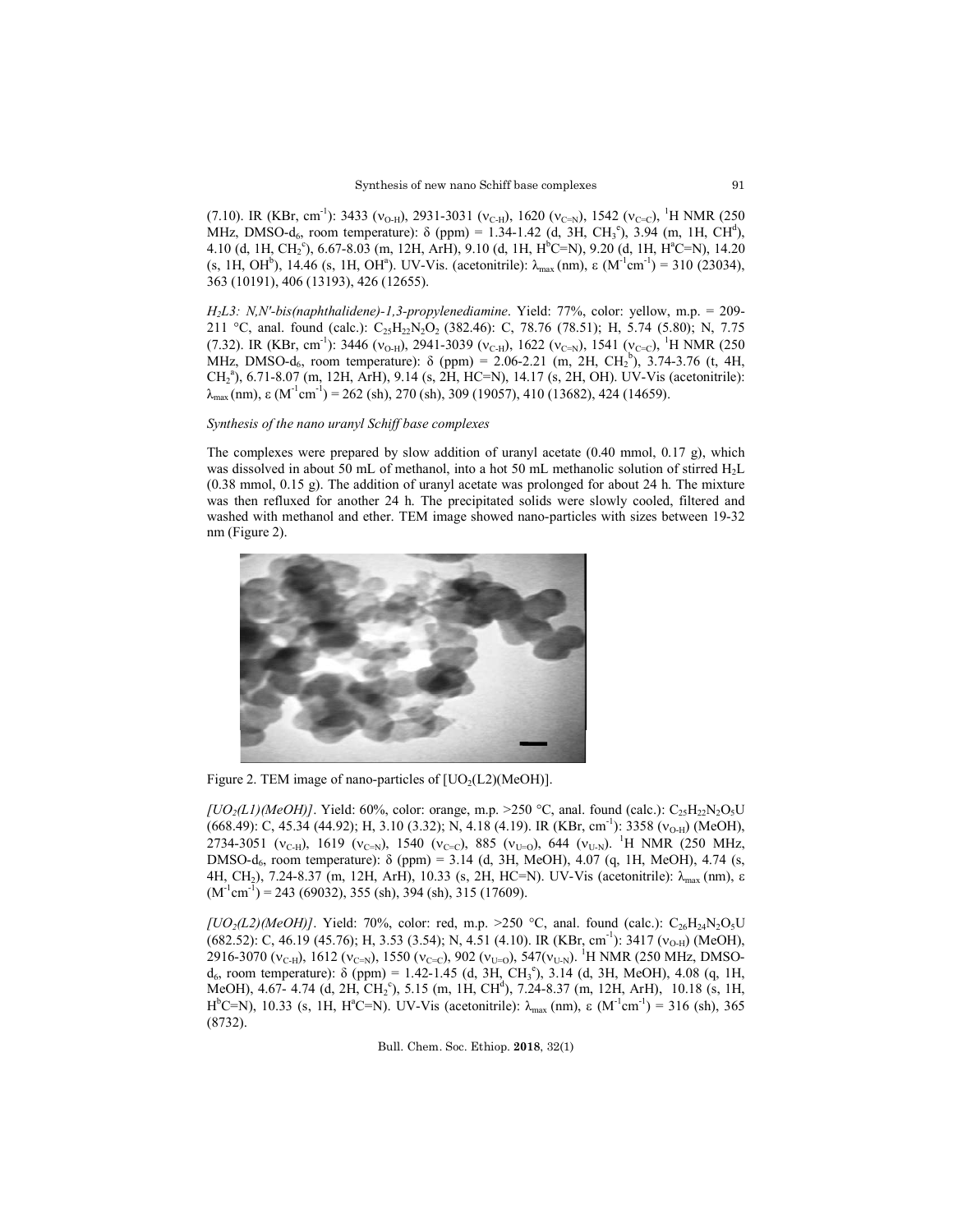$[UO_2(L3)(MeOH)]$ . Yield: 49%, color: red, m.p. >250 °C, anal. found (calc.): C<sub>26</sub>H<sub>24</sub>N<sub>2</sub>O<sub>5</sub>U. 0.7H<sub>2</sub>O (695.12): C, 44.52 (44.93); H, 3.18 (3.68); N, 4.17 (4.03). IR (KBr, cm<sup>-1</sup>): 3417 ( $v_{O-H}$ ) (MeOH), 2931-3039 ( $v_{C-H}$ ), 1612 ( $v_{C=N}$ ), 1542 ( $v_{C=C}$ ), 902 ( $v_{U=O}$ ), 555 ( $v_{U=N}$ ). <sup>1</sup>H NMR (250 MHz, DMSO-d<sub>6</sub>, room temperature):  $\delta$  (ppm) = 2.65 (s, 2H, CH<sub>2</sub><sup>b</sup>), 3.14 (d, 3H, MeOH), 4.09  $(q, 1H, MeOH), 4.42-4.47 (m, 4H, CH<sub>2</sub><sup>a</sup>), 7.22-8.24 (m, 12H, ArH), 10.09 (s, 2H, HC=N).$ UV-Vis (acetonitrile):  $\lambda_{\text{max}}$  (nm),  $\varepsilon$  (M<sup>-1</sup>cm<sup>-1</sup>) = 316 (sh), 365 (sh).

*[UO2(L4)(MeOH)]*. It was synthesized by template method. Yield: 60%, color: orange, m.p.  $>$ 250 °C, anal. found (calc.): (C<sub>27</sub>H<sub>26</sub>N<sub>2</sub>O<sub>5</sub>U). 2NO<sub>3</sub>. 1H<sub>2</sub>O (838.57): C, 38.46 (38.67); H, 3.42 (3.37); N, 6.26 (6.68). IR (KBr, cm<sup>-1</sup>): 3456 ( $v_{O-H}$ ), 2939-3047 ( $v_{C-H}$ ), 1628 ( $v_{C=N}$ ), 1543 ( $v_{C=C}$ ), 902 ( $v_{U=Q}$ ), 470 ( $v_{U=N}$ ). <sup>1</sup>H NMR (250 MHz, DMSO-d<sub>6</sub>, room temperature): δ (ppm) = 4.08 (m, 4H, CH<sub>2</sub><sup>b</sup>), 4.37 (m, 4H, CH<sub>2</sub><sup>a</sup>), 7.13-8.19 (m, 12H, ArH), 10.13 (s, 2H, HC=N). UV-Vis (acetonitrile):  $\lambda_{\text{max}}$ (nm),  $\varepsilon$  (M<sup>-1</sup>cm<sup>-1</sup>) = 243 (24181), 330 (14974), 441 (sh).

#### *X-ray structural determination of [UO2(L3)DMF]*

Crystals of  $[UO<sub>2</sub>(L3)DMF]$  were obtained in good yield by slow evaporation of a DMF solution of  $[UO<sub>2</sub>(L3)$ MeOH] at room temperature. The red crystal was mounted on a glass fiber and used for data collection. The data collection and reduction were performed by X-AREA program [14]. The multi-scan absorption correction was performed by MULABS routine [15]. The structure was solved by direct methods using SHELXS97 [16] and subsequent difference Fourier map and then refined by a full-matrix least-squares on  $F^2$  by SHELXL97 in SHELXTL package [16]. The non-hydrogen atoms were refined anisotropically. All of the H atoms were positioned geometrically and constrained to ride on their parent atoms with  $U_{iso}(H) = 1.2$  or  $1.5U_{eq}(C)$ . All refinements were performed using the SHELXTL crystallographic software package. All calculations were done using PLATON [17].

# *Cell culture and MTT assay for analysis of anticancer properties of the complexes*

The cancer cells were cultured in RPMI 1640 Medium (HiMedia, Mumbai, India) supplemented with 10% Fetal Calf Serum (FCS) (Biochrom, Germany). Also 100 IU/mL of penicillin and 100 mg/mL of streptomycin were added to the medium as antibiotics to control the growth of contaminating microorganisms. The cells were cultured in 96-well cell culture plates (Greiner, USA), and kept at 37 °C in a humidified atmosphere of 5 percentage  $CO<sub>2</sub>$ , in a  $CO<sub>2</sub>$  incubator. All the experiments were performed using Jurkat cancer cell line of 10-15 passage. The growth inhibitory effect of uranyl complexes (**L1-L4**) toward the cancer cells was measured using 3- (4,5-dimethylthiazol-2-yl)-2,5-diphenyltetrazoliumbromide (MTT) assay. Briefly, the cleavage and conversion of the soluble yellowish MTT to the insoluble purple formazan by active mitochondrial dehydrogenase of living cells has been used to develop an assay system alternative to other assays for measurement of cell proliferation [18]. The drug treatment was performed as the harvested cells were seeded into the 96-well plate ( $2.5 \times 10^4$  cells/well) with varying concentrations of the sterilized uranyl complexes  $(0-100 \mu)$  and incubated for 24 and 48 h. Four hours to the end of incubations, 25 μL of MTT solution (5 mg/mL in PBS) was added to each well containing fresh and cultured media. At the end, the insoluble formazan produced was dissolved in solution containing 10% SDS and 50% DMF (left for 1 h at 37 °C in dark conditions) and optical density (OD) was read against reagent blank with multi well scanning spectrophotometer (ELISA reader, Bio-Tek's ELx808, USA) at a wavelength of 570 nm. The absorbance is a function of concentration of the converted dye. The OD value of study groups was divided by the OD value of untreated control and presented as percentage of control (as 100%). Also the values of  $IC_{50}$  (the concentrations required for 50% growth inhibition), after 24 h of incubation with the complexes were calculated. Cisplatin was used as a positive control on this study just to see that cytotoxic assay system is working well. The  $IC_{50}$  value of cisplatin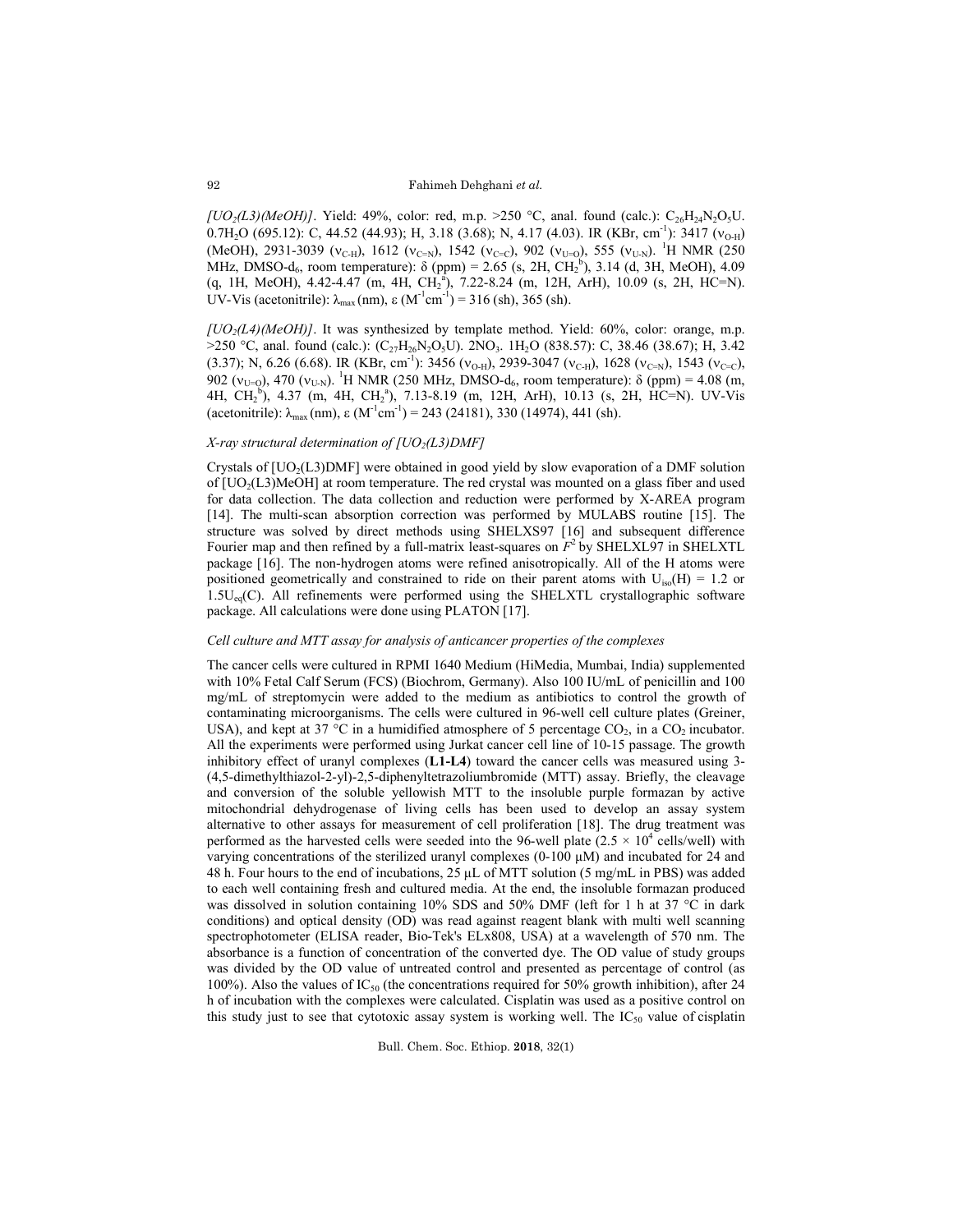against this cancer cell line was about 74 µM. By considering this value, the synthetic complexes demonstrated higher anticancer activity than this standard drug.

## **RESULTS AND DISCUSSION**

## *General information*

A number of solvent adducts of the uranyl complexes of the Schiff base ligands such as *salen* (N,N′-ethylenebis(salicylideneimine)) and *salpn* (N,N′-propylenebis(salicylideneimine)) have been synthesized and characterized by X-ray crystallography. Evans *et al.* [9] revealed that special solvents used in the synthesis or recrystallization could coordinate to the uranium center.

# *Crystal structure of [UO<sub>2</sub>(L3)(DMF)]*

The solid state structure of the complex was determined by single-crystal X-ray diffraction. The ORTEP view of the complex was shown in Figure 3a. Crystallographic data and refinement parameters of the complex were listed in Table 1.

| Identification code                   | <b>BE29</b>                                 |  |  |
|---------------------------------------|---------------------------------------------|--|--|
| Empirical formula                     | $C_{28}H_{27}N_3O_5U$ , $C_3H_7NO$          |  |  |
| Formula weight                        | 796.65                                      |  |  |
| Temperature                           | 291(2) K                                    |  |  |
| Wavelength                            | $0.71073$ Å                                 |  |  |
| Crystal system                        | Monoclinic                                  |  |  |
| Space group                           | $P\ 2(l)/c$                                 |  |  |
|                                       | $a = 8.7992(18)$ Å<br>$\alpha = 90^\circ$ . |  |  |
|                                       | $b = 20.127(4)$ Å<br>$\beta = 102.49(3)$ °. |  |  |
| Unit cell dimensions                  | $c = 18.168(4)$ Å<br>$\gamma = 90^\circ$ .  |  |  |
| Volume                                | $3141.5(11)$ Å <sup>3</sup>                 |  |  |
| Z.                                    | $\overline{4}$                              |  |  |
| Density (calculated)                  | $1.684 \text{ Mg/m}^3$                      |  |  |
| Absorption coefficient                | $5.214$ mm <sup>-1</sup>                    |  |  |
| F(000)                                | 1552                                        |  |  |
| Crystal size                          | $0.15 \times 0.11 \times 0.08 \text{ mm}^3$ |  |  |
| Theta range for data collection       | 2.02 to $29.26^{\circ}$ .                   |  |  |
| Index ranges                          | $-10 < h < 12, -27 < k < 27, -24 < l < 24$  |  |  |
| Reflections collected                 | 21291                                       |  |  |
| Independent reflections               | 8281 [R(int) = $0.0782$ ]                   |  |  |
| Completeness to theta = $29.26^\circ$ | 96.7%                                       |  |  |
| Absorption correction                 | Semi-empirical from equivalents             |  |  |
| Max. and min. transmission            | 1,000 and 0.756                             |  |  |
| Refinement method                     | Full-matrix least-squares on $F^2$          |  |  |
| Data / restraints / parameters        | 8281/150/421                                |  |  |
| Goodness-of-fit on $F^2$              | 0.961                                       |  |  |
| Final R indices [ $1>2$ sigma(I)]     | $R1 = 0.0495$ , wR2 = 0.0865                |  |  |
| R indices (all data)                  | $R1 = 0.0926$ , $wR2 = 0.0968$              |  |  |
| Largest diff. peak and hole           | 2.098 and -1.677 e. $A^{-3}$                |  |  |

Table 1. Crystal data and structure refinement for  $[UO<sub>2</sub>(L3)(DMF)]$ 

It was found that the complex has a pentagonal-bipyramidal geometry with an axial O=U=O moiety. The coordination geometry around  $\overline{UO_2}^{2+}$  was nearly planar with the dihedral angle of 5.62(2)° between coordination planes of N1-U1-O1 and N2-U1-O2. Atoms C12, C14 were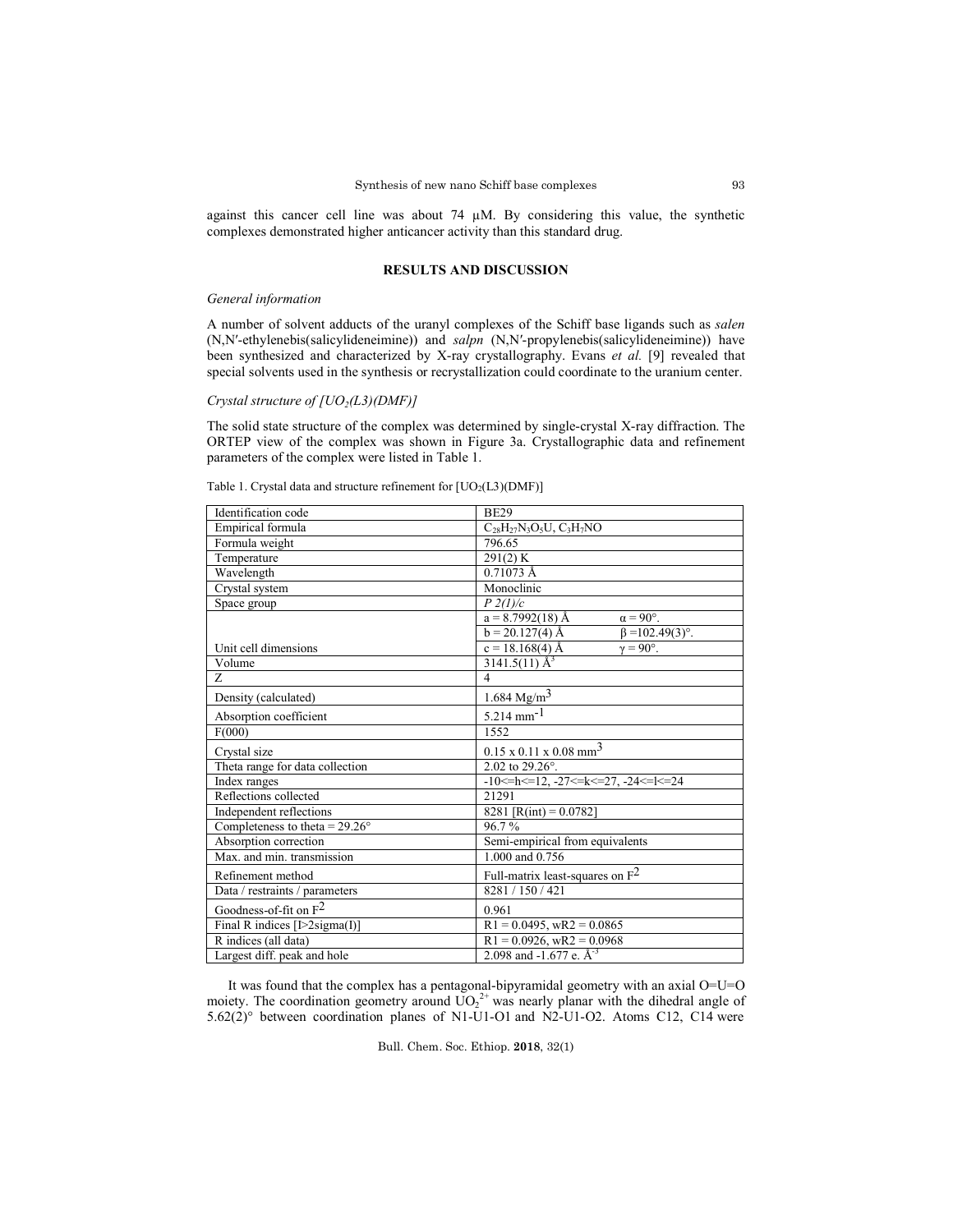

Figure 3. X-ray crystal structure (a) and crystal packing of  $[UO<sub>2</sub>(L3)(DMF)]$  (b). Intermolecular interactions were shown as dashed lines.

significantly out of the O1-U1-O2-N1-N2 plane with maximum deviation from the mean plane of -0.86(1) and 0.79(1) Å for C12 and C14 atoms, respectively. The U=O bond distances in the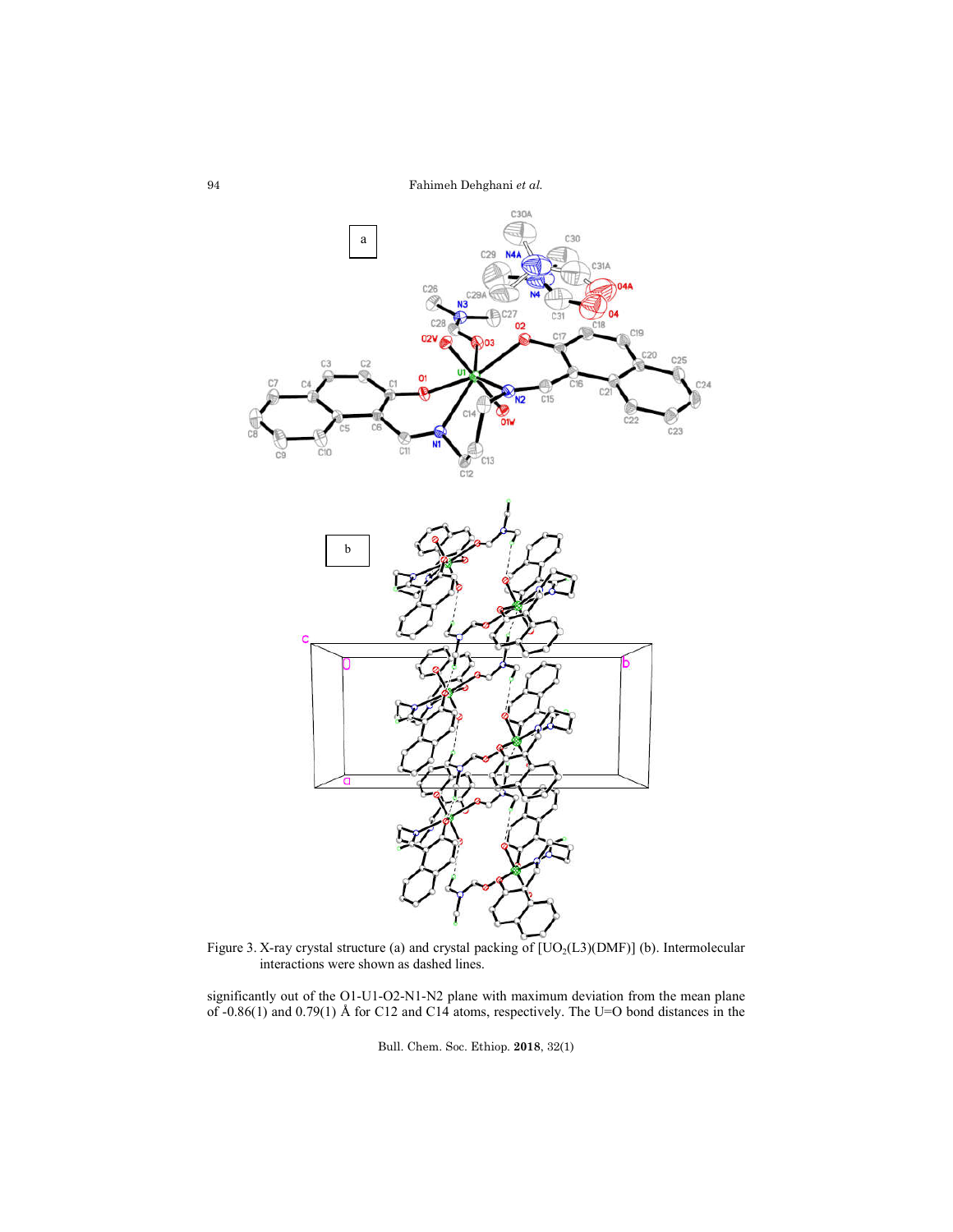uranyl moiety were 1.787(4) Å  $[U(1)-O1w]$  and 1.790(4) Å  $[U(1)-O2w]$ , which were typical values for uranyl compounds. The O(1w)-U(1)-O(2w) bond angle  $[176.7(2)^\circ]$  indicated that the uranyl moiety was slightly bent in the direction opposite to the coordination of DMF. The bond distance between the oxygen atom of DMF and uranium was 2.449(5) Å [U(1)-O(3)] which was longer than those of U(1)-O(1) and U(1)-O(2). The dimethylformamide solvent of recrystallization was totally disordered over two positions with a refined occupancy ratio of 0.780(14)/0.220(14). The slightly low GOOF parameter is a reflection of low quality of crystal and distorted solvent molecule, while the slightly large difference peak and hole parameters is due to the presence of heavy uranium atom in the structure. The crystal packing of the complex showed one dimensional infinite chain through C–H…O interactions along the *c*-axis (Figure 3b).

#### *Infrared spectra*

The IR spectra of the ligands and their complexes were found to be quite complex because of large number of bands of varying intensities. In the IR spectra of the ligands  $v_{OH}$  broad band appeared in the  $3358-3469$  cm<sup>-1</sup> range [19]. After formation of the uranyl complexes, these bands were disappeared but they were still seen because of the coordinated methanol. The bands at  $2734-3070$  cm<sup>-1</sup> in the Schiff base ligands and complexes were assigned to aliphatic and aromatic C-H modes of vibrations. The peak of azomethine group at  $1612-1637$  cm<sup>-1</sup> of the free Schiff base ligand was shifted to lower frequencies in the spectra of the uranyl complexes [20]. Coordination of the Schiff base ligands to the uranyl center through the nitrogen atom was expected to reduce the electron density in the azomethine link and lowers the stretching vibrational motion of  $v_{C=N}$ . Stretching vibrations of C=C of the benzene ring were appeared in the range 1540-1550 cm<sup>-1</sup> [21]. The stretching vibration of  $v_{U=0}$  was observed in the range 855-902 cm<sup>-1</sup>. The bands at 540-644 cm<sup>-1</sup> in the complexes were assigned to  $(v_{U-N})$  vibrations.

# *1 H NMR spectra*

In the  $\mathrm{^{1}H}$  NMR spectra of the ligands, signals in the range 14.17-14.46 ppm were assigned to the hydroxyl protons of 2-hydroxy-1-naphthaldehyde. In the <sup>1</sup>H NMR spectra of the complexes the absence of these signals showed that the ligands were coordinated to the metal. The azomethine groups were appeared in the range 9.10-10.34 ppm. For the symmetrical Schiff bases, it was supposed to see only one chemical environment (as a singlet), but for the asymmetrical Schiff bases two signals were seen. Aromatic rings protons were shown in the range 6.67 to 8.43 ppm and they were weakly affected by complexation. Aliphatic protons were appeared within the range 1.34-5.15 ppm. Moreover, it was reported that the special solvent molecule in the fifth position of the equatorial plane was completely depend on the solvent which was used for the synthesis or recrystallization. It was confirmed that by changing the solvent of the synthesis or recrystallization, the coordinated solvent was changed [9]. All  $H NMR$  of the complexes were monitored in DMSO- $d_6$  solvent, thus it was reasonable that DMSO- $d_6$  repelled methanol from the coordination sphere, thus coordinated to the vacant site. Peaks due to free MeOH were observed in the <sup>1</sup>HNMR as a quartet at about 4.12 ppm related to OH and a doublet at about 3.15 ppm related to  $CH<sub>3</sub>[22]$ .

#### *Electronic spectra*

For the free ligand, the band in the region 300-500 nm was attributed to the  $n \rightarrow \pi^*$  transition due to involving molecular orbitals of the -CH=N chromophore, and the bands in the higher energy region at 200-300 nm were assigned to the  $\pi \rightarrow \pi^*$  transition. The first bands at higher energy were attributed to  $\pi \rightarrow \pi^*$  transitions associated with the phenyl ring and the second bands at lower energy were arised from  $n \rightarrow \pi^*$  transitions associated with the azomethine chromophore.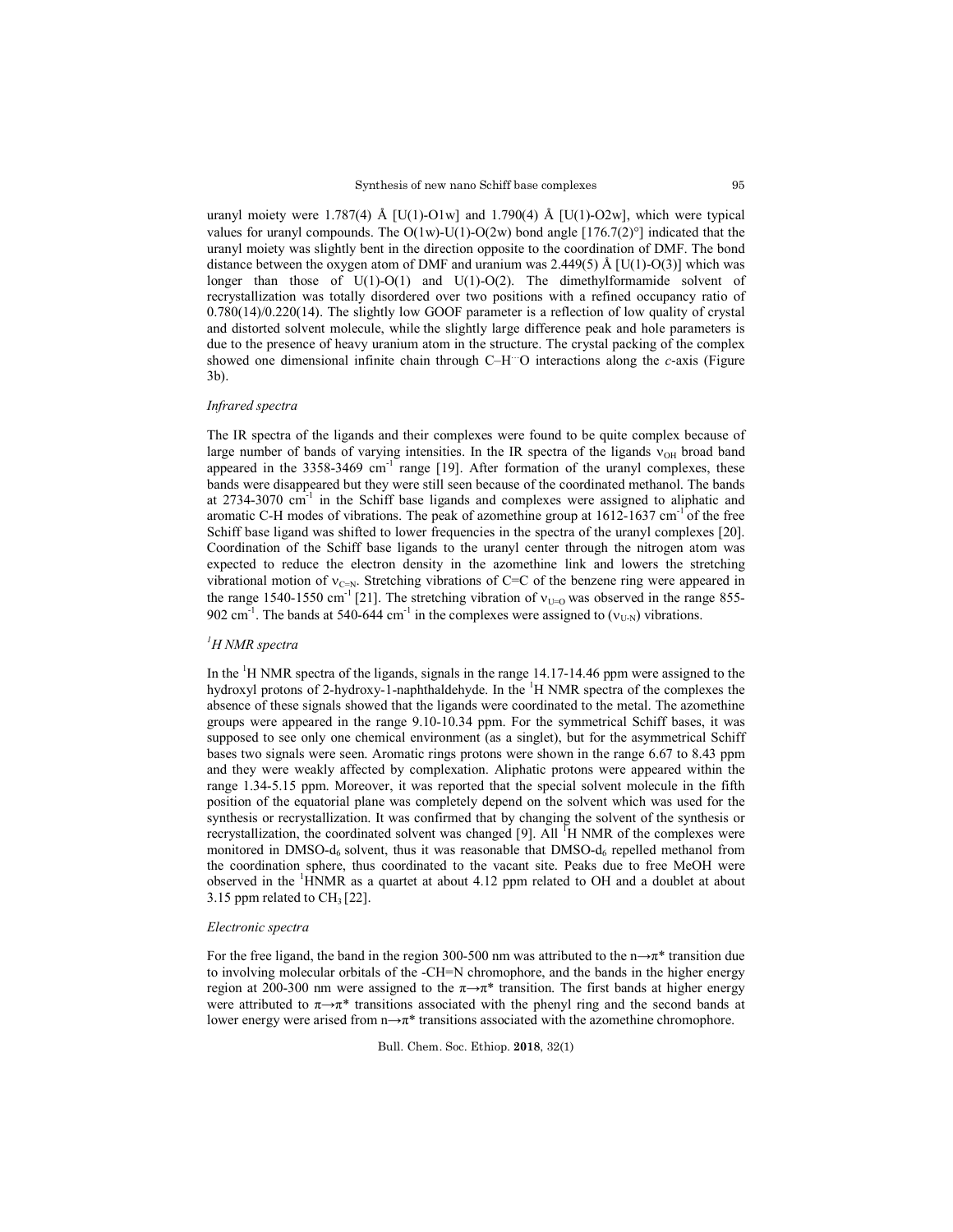### Fahimeh Dehghani *et al.*

Since uranyl complexes contain U(VI) with an empty valence shell the metal center was only capable to function as acceptor site for LMCT transitions. There were two kinds of charge transfer bands in the uranyl complexes; electron transfer from the axial oxygens to the central metal (2p of oxygen to 5f), and electron transfer from the phenolate group of the Schiff base ligand to the metal. It was believed that charge transfer band from axial oxygens to the central metal was occurred at lower frequencies than the Schiff base oxygen to U(VI). The bands in the region 300-600 nm were assigned to the LMCT transition.



Figure 4. TG, DTA and DTG of  $[UO<sub>2</sub>(L3)(MeOH)].$ 

| Complex                        | $\%$<br>TGA (Wt. loss | Temp range in   | Decomposition          |
|--------------------------------|-----------------------|-----------------|------------------------|
| (F.W.)                         | calc. (found)         | TG (°C)         | assignment             |
| [UO <sub>2</sub> (L1)(MeOH)]   | 4.8(5.0)              | 185-240         | Loss of MeOH           |
| $C_{25}H_{22}N_2O_5U(668.49)$  | 4.2(3.5)              | 395-450         | Loss of $C_2H_4$       |
| [UO <sub>2</sub> (L2)(MeOH)]   | 4.7(5.5)              | 220-270         | Loss of MeOH           |
| $C_{26}H_{24}N_2O_5U$ (682.52) | 36.9(35.5)            | 380-455         | Loss of $C_{20}H_{12}$ |
| [UO <sub>2</sub> (L3)(MeOH)]   | 4.7(5.5)              | ${}_{\leq 104}$ | Loss of MeOH           |
| $C_{26}H_{24}N_2O_5U$ (682.00) | 6.2(8.0)              | 385-419         | Loss of $C_3H_6$       |
| [UO <sub>2</sub> (L4)(MeOH)]   | 20.4(21.0)            | 250-360         | Loss of MeOH and       |
| $C_{27}H_{26}N_2O_5U$ (696.00) |                       |                 | $C_6N_2H_{10}$         |

Table 2. Thermal analysis data of the uranyl complexes.

#### *Thermal studies*

Thermal properties of the metal complexes were investigated up to 1000 °C range under nitrogen atmosphere at a heating rate of 10 °C/min. As an example, the TG, DTA and DTG curves of  $[UO<sub>2</sub>(L3)(MeOH)]$  are shown in Figure 4. The thermogram of this complex showed that it decomposed in two steps. In the first step, it lost 5.5% of its weight with the separation of a molecule of methanol at  $104$  °C and in the second step the removal of the C<sub>3</sub>H<sub>6</sub> occurred at 385-419 °C with 8.0% weight loss. Also in other complexes the first step was attributed to the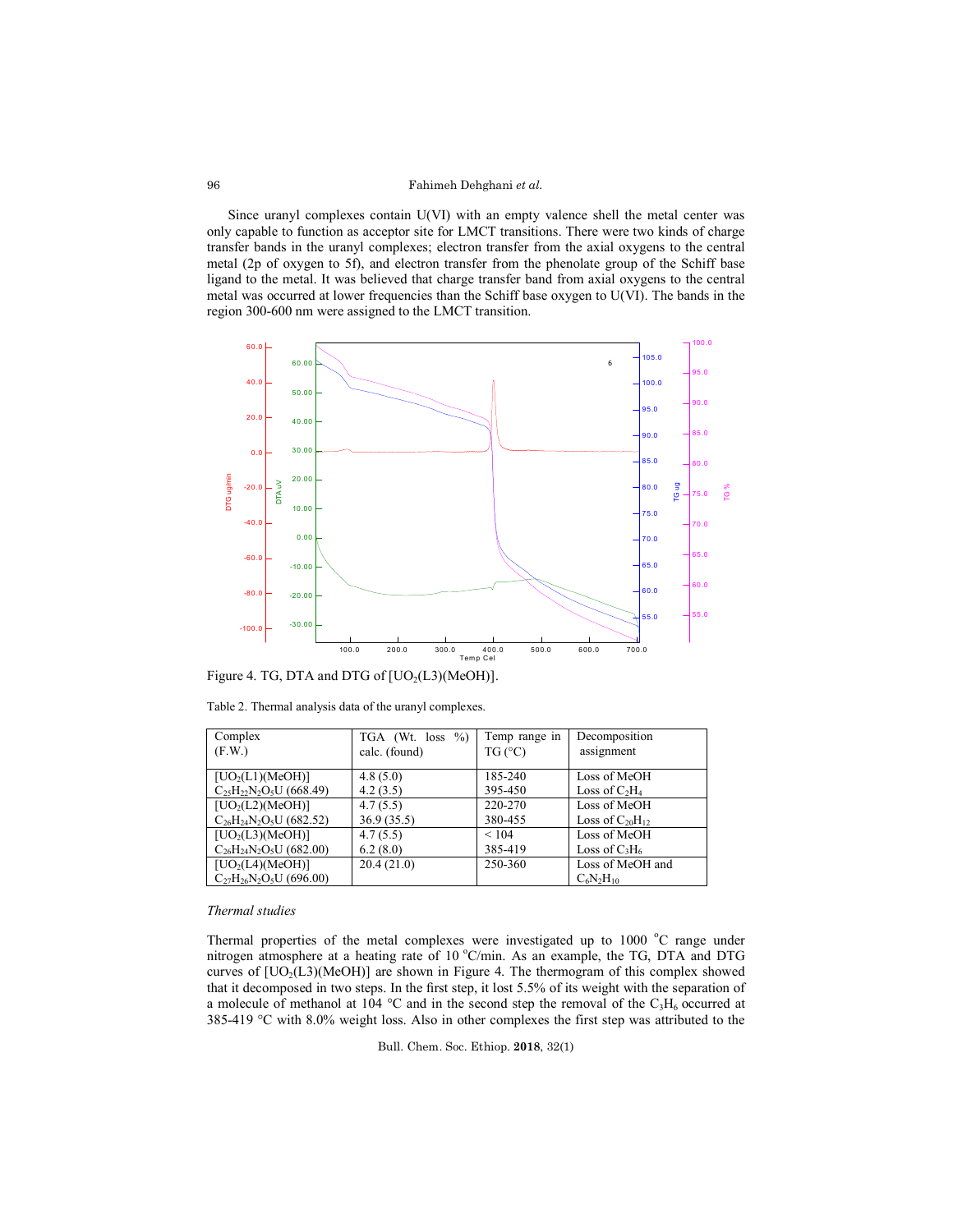release of the coordinated methanol and occured below 270 °C. Uranyl complexes had different thermal stabilities. The temperature ranges and the percentages of the weight loss were given in Table 2.

## *Kinetic aspects of thermal decomposition*

DTG curves were used to study the kinetics of decomposition of the complexes and inorder to calculate kinetic parameters, Coats-Redfern equation (1) was used [23].

$$
\log\left[\frac{-\log(1-a)}{T^2}\right] = \log\frac{A*B}{\beta E} \left[1 - \frac{2RT}{E}\right] - \frac{E}{2.303RT} \tag{1}
$$

In this equation;  $a = \frac{(w_0 - w_t)}{(w_0 - w_f)}$ .  $w_0$  = initial mass of the sample;  $w_t$  = mass of the sample at temperature T;  $w_f$  = the final mass at a temperature when the mass loss was approximately unchanged;  $\beta$  = the heating rate; R = the gas constant. A plot of log  $\left[\frac{-\log(1-a)}{T^2}\right]$  against 1/T gave a straight line with the slope of –E/2.303R. A\* values could be calculated from the intercept of this plot and the entropy of activation  $(\Delta S^{\#})$  were obtained using equation (2):

$$
A^* = \frac{kT_s}{h} e^{S^{\#}/T}
$$
 (2)

where h = the Planck constant, K = the Boltzmann constant and  $T_s$  the peak temperatureobtained from DTG. The enthalpy and free energy of activation were calculated using equations (3 and 4):

$$
E = H^* + RT \tag{3}
$$

$$
G^{\#} = H^{\#} - T S^{\#} \tag{4}
$$

Activation parameters obtained for all the complexes were presented in Table 3. From these data it could be concluded that the Gibbs energy grew from stage to stage. This was probably due to the stable intermediate of the present stages. According to Coats-Redfern plots, in these complexes the kinetic of thermal decomposition was first-order in all stages.

| Complex                      | $\Delta T(^{\circ}C)^{a}$ | $E^*$                 | $A^*$                | $S^*$                    | $H^*$          | G*                    |
|------------------------------|---------------------------|-----------------------|----------------------|--------------------------|----------------|-----------------------|
|                              |                           | (kJmol <sup>-1)</sup> | $(S^{-1})$           | $\rm (J mol^{-1} K^{-1}$ | $(kJmol^{-1})$ | (kJmol <sup>-1)</sup> |
| [UO <sub>2</sub> (L1)(MeOH)] | 185-240                   | 50.87                 | $5.02\times10^{5}$   | $-139.85$                | 46.83          | 29.94                 |
|                              | 395-450                   | 40.79                 | $7.63\times10^{3}$   | $-177.43$                | 35.13          | 72.27                 |
| [UO <sub>2</sub> (L2)(MeOH)] | 220-270                   | 70.82                 | $1.34\times10^{4}$   | $-113.20$                | 66.42          | 28.97                 |
|                              | 380-455                   | 41.23                 | $6.75 \times 10^{3}$ | $-178.62$                | 35.45          | 75.35                 |

Table 3. Thermal and kinetic parameters of decomposition of the uranyl complexes.

<sup>a</sup>The temperature range of decomposition pathways.

#### *Electrochemical studies of the uranyl complexes*

Electrochemical cyclic voltammetry measurements of the uranyl complexes (1.0 mM) in acetonitrile with 0.1 M TBAP were made over a potential range between 0.2 V to −1.4 V. TBAP was used as a supporting electrolyte. A reduction peak was observed ca. −0.93 V and it showed a quasi reversible one-electron step. Upon reversal of the scan direction, the U(V) complex was oxidized to U(VI) at more anodic potentials. The U=O bond strength in the uranyl moiety was weakened with the reduction. The formal potentials  $(E_{1/2}(VI \leftrightarrow V))$  for the U(VI/V) redox couple were calculated as the average of the cathodic ( $E_{pc}$ ) and anodic ( $E_{pa}$ ) peak potentials of this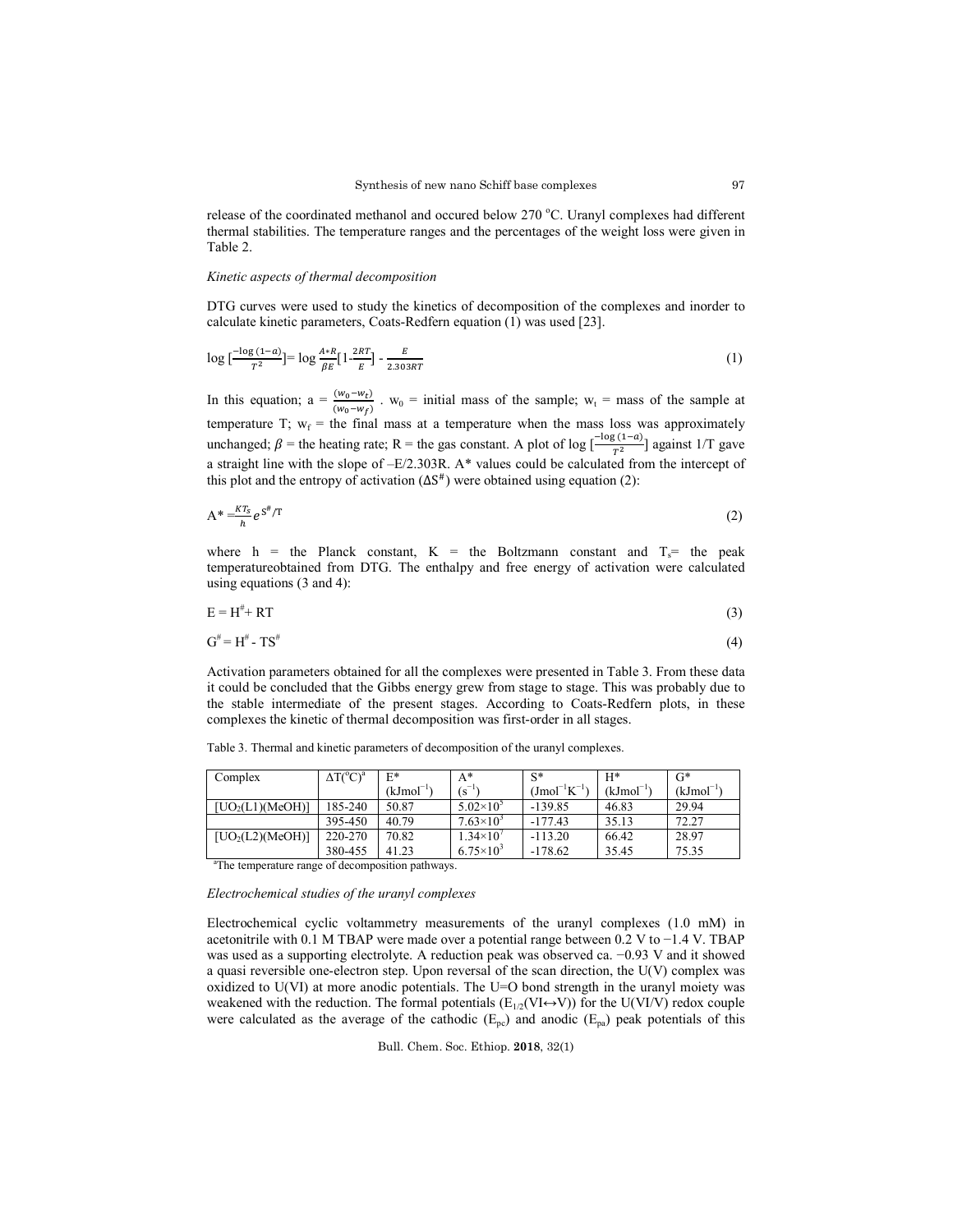process. By considering data in Table 4, it was obvious that a one electron quasi reversible oxidation was occurred [24, 25].

Table 4. Redox potential data of uranyl complexes in acetonitrile solution.

| Complex                                        | $Ep_a(V \rightarrow Y)$ | $\operatorname{\mathsf{Fn}}\nolimits\operatorname{\mathsf{N}}\nolimits\mathsf{I}\mathsf{\rightarrow} \mathsf{I}$ | $E_{1/2}(V \leftrightarrow V I)$ |
|------------------------------------------------|-------------------------|------------------------------------------------------------------------------------------------------------------|----------------------------------|
| $[UO_2(L1)(CH_3CN)]$                           | $-0.784$                | $-0.930$                                                                                                         | $-0.857$                         |
| $\text{UO}_2(\text{L2})(\text{CH}_3\text{CN})$ | $-0.695$                | $-0.865$                                                                                                         | $-0.780$                         |
| UO2(L3)(CH3CN)]                                | $-0.763$                | $-0.997$                                                                                                         | $-0.880$                         |
| DICH2CN)'<br>UO <sub>2</sub> (L4)              | $-0.796$                | $-0.957$                                                                                                         | $-0.876$                         |

Structure-activity relationship of the uranyl complexes

Anticancer activities of the complexes were investigated. It was found that although these compounds with aliphatic bridging units exhibited significant cytotoxic activities, the complexes with aromatic bridging units, as it was studied before by our group, demonstrated more significant anticancer activities [13]. The obtained results could be explained with the different dynamics of molecular structures, as more rigid structures were in favor of displaying better anticancer properties. Among the complexes with aliphatic bridging units, 1,4-butylenediamine bearing complexes displayed the least anticancer activities, which could be explained with bearing complexes displayed the least anticancer activities, virtually here flexibility and dynamic structures (Table 5 and Figure 5). as it was studied before by our group, demonstrated more [13]. The obtained results could be explained with the different es, as more rigid structures were in favor of displaying better

Table 5. The  $IC_{50}$  values ( $\mu$ M) of the complexes against Jurkat cell line.

|  |  | $- -$ |
|--|--|-------|



Figure 5. Growth inhibition of the compounds investigated on Jurkat cell line for 24 h. Cell viability was evaluated by the MTT colorimetric assay. The vertical bars represented standard deviation (SD) of the triplicate determinations. 1:  $[UO<sub>2</sub>(L3)(MeOH)]$ , 2: [ $UO<sub>2</sub>(L2)$ (MeOH)], 3: [ $UO<sub>2</sub>(L1)$ (MeOH)], 4: [ $UO<sub>2</sub>(L4)$ (MeOH)].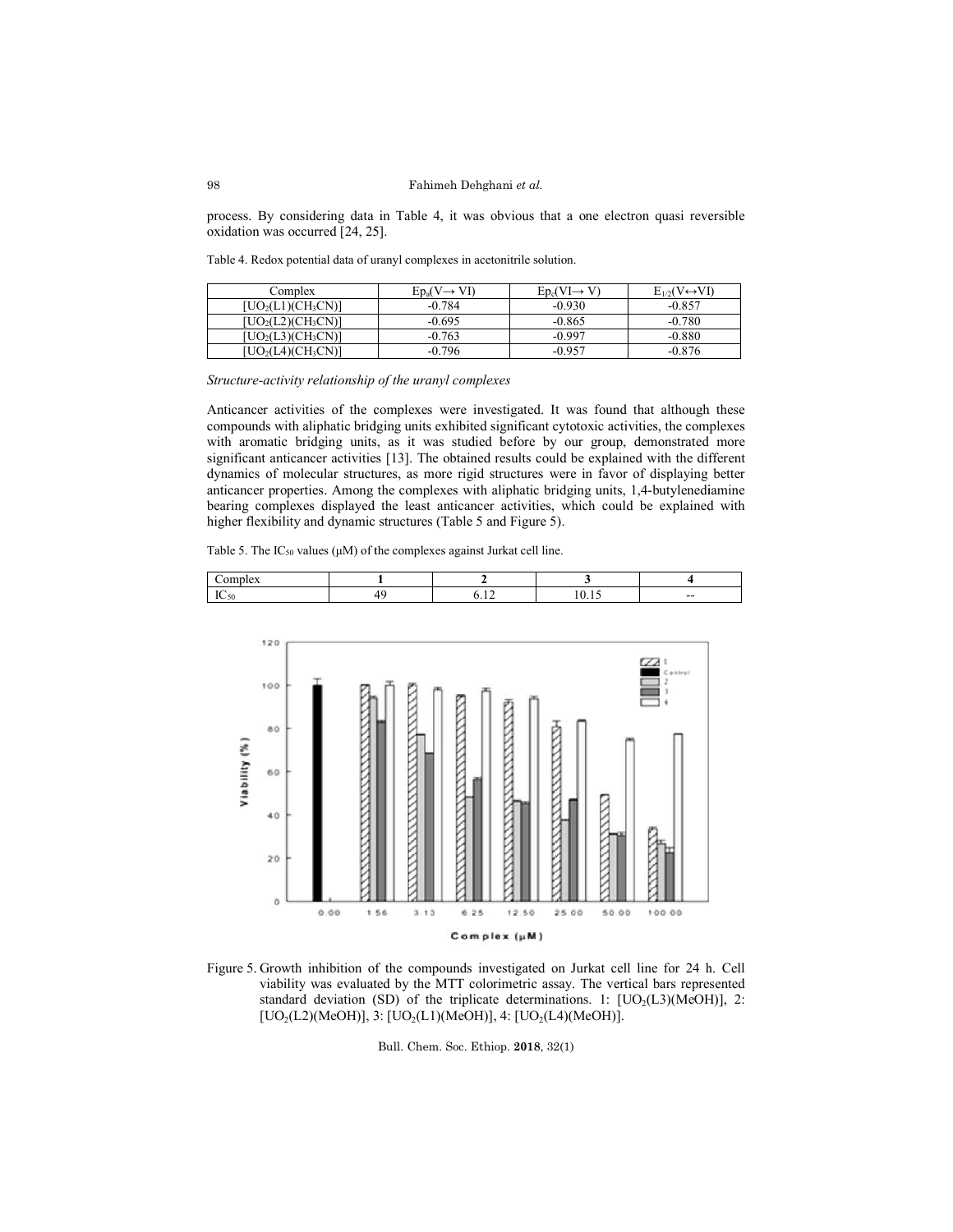#### **CONCLUSIONS**

This study involved the synthesis of a range of nano uranyl Schiff base complexes. By evaluating the X-ray structure of  $[UO<sub>2</sub>(L3)(DMF)]$ , it was found that one solvent molecule (DMF) was coordinated weakly to the uranium center. Two other DMF molecules did not show any coordination to  $[UD<sub>2</sub>(L3)(DMF)]$ , but they were just present as solvent in the crystal structure. Furthermore, the presence of one coordinated solvent molecule was confirmed by thermal gravimetric studies. Cyclic voltammetry was used to investigate the reduction and  $\alpha$ idation of uranium  $U^{(V)} \leftrightarrow U^{(V)}$ . Kinetics of thermal decomposition was investigated to study the behavior of these complexes in the solid-state. Kinetic's parameters (the activation energy  $E^*$  and the pre-exponential factor  $A^*$ ) were reported and the negative values of the entropy of activation confirmed that the activated complex had a more ordered structure than the reactants. According to Coats-Redfern plots the kinetics of thermal decomposition of the studied complexes was first-order in all stages. All the complexes except **L4** had high anticancer efficiency.

## **ACKNOWLEDGEMENT**

We are grateful to Shiraz University Research Council for its financial support.

#### *Supplementary material*

CCDC number 860315 contains the supplementary crystallographic data for this paper. These data can be obtained free of charge from The Cambridge Crystallographic Data Centre via www.ccdc.cam.ac.uk/data\_request/cif.

# **REFERENCES**

- 1. Cozzi, P.G. Metal–Salen Schiff base complexes in catalysis: Practical aspects. *Chem. Soc. Rev.* **2004**, 33, 410-421.
- 2. Abdel-Aziz, A.A. Synthesis, spectroscopic characterization, thermal studies, catalytic epoxidation and biological activity of chromium and molybdenum hexacarbonyl bound to a novel N2O2 Schiff base. *J. Mol. Struct.* **2010**, 979, 77-85.
- 3. Atwood, D.A. Salan complexes of the group 12, 13 and 14 elements. *Coord. Chem. Rev.* **1997**, 165, 267-296.
- 4. Gibson, V.C.; O'Reilly, R.K.; White, A.J.P.; Williams, D.J. Design of highly active ironbased catalysts for atom transfer radical polymerization:  Tridentate salicylaldiminato ligands affording near ideal Nernstian behavior. *J. Am. Chem. Soc.* **2003**, 125, 8450-8451.
- 5. Bu, J.; Judeh, Z.M.A.; Ching, C.B.; Kawi, S. Epoxidation of olefins catalyzed by Mn(II) salen complex anchored on PAMAM–SiO<sub>2</sub> dendrimer. *Catal. Lett.* **2003**, 85, 183-187.
- 6. Shebl, M. Synthesis and spectroscopic studies of binuclear metal complexes of a tetradentate N2O2 Schiff base ligand derived from 4,6-diacetylresorcinol and benzylamine. *Spectrochim. Acta Part A* **2008**, 70, 850-859.
- 7. Asadi, M.; Barzegar Sadi, S.; Asadi, Z.; Yousefi, R.; Barzegar Sadi, A.R.; Khalili Hezarjaribi, H. Synthesis, characterization and the interaction of some new water-soluble metal Schiff base complexes with human serum albumin. *J. Coord. Chem.* **2012**, 65, 722- 739.
- 8. Mohamed, G.G.; Omar, M. M.; Hindy, A.M.M. Synthesis, characterization and biological activity of some transition metals with Schiff base derived from 2-thiophene carboxaldehyde and aminobenzoic acid. *Spectrochim. Acta Part A* **2005**, 62, 1140-1150.
- 9. Evans, D.J.; Junk, P.C.; Smith, M.K. The effect of coordinated solvent ligands on the solidstate structures of compounds involving uranyl nitrate and Schiff bases. *Polyhedron* **2002**, 21, 2421-2431.